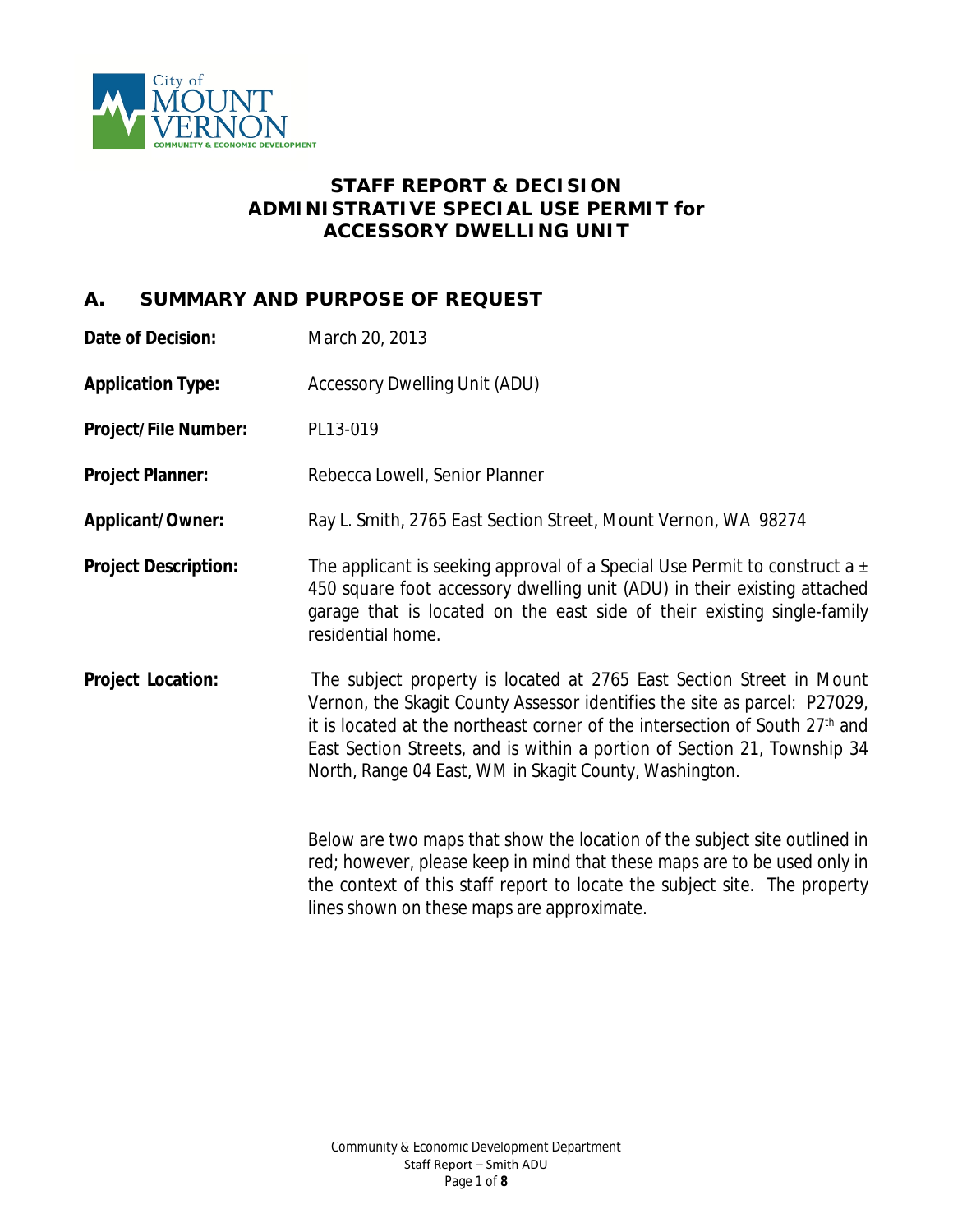



**B. EXHIBIT LIST**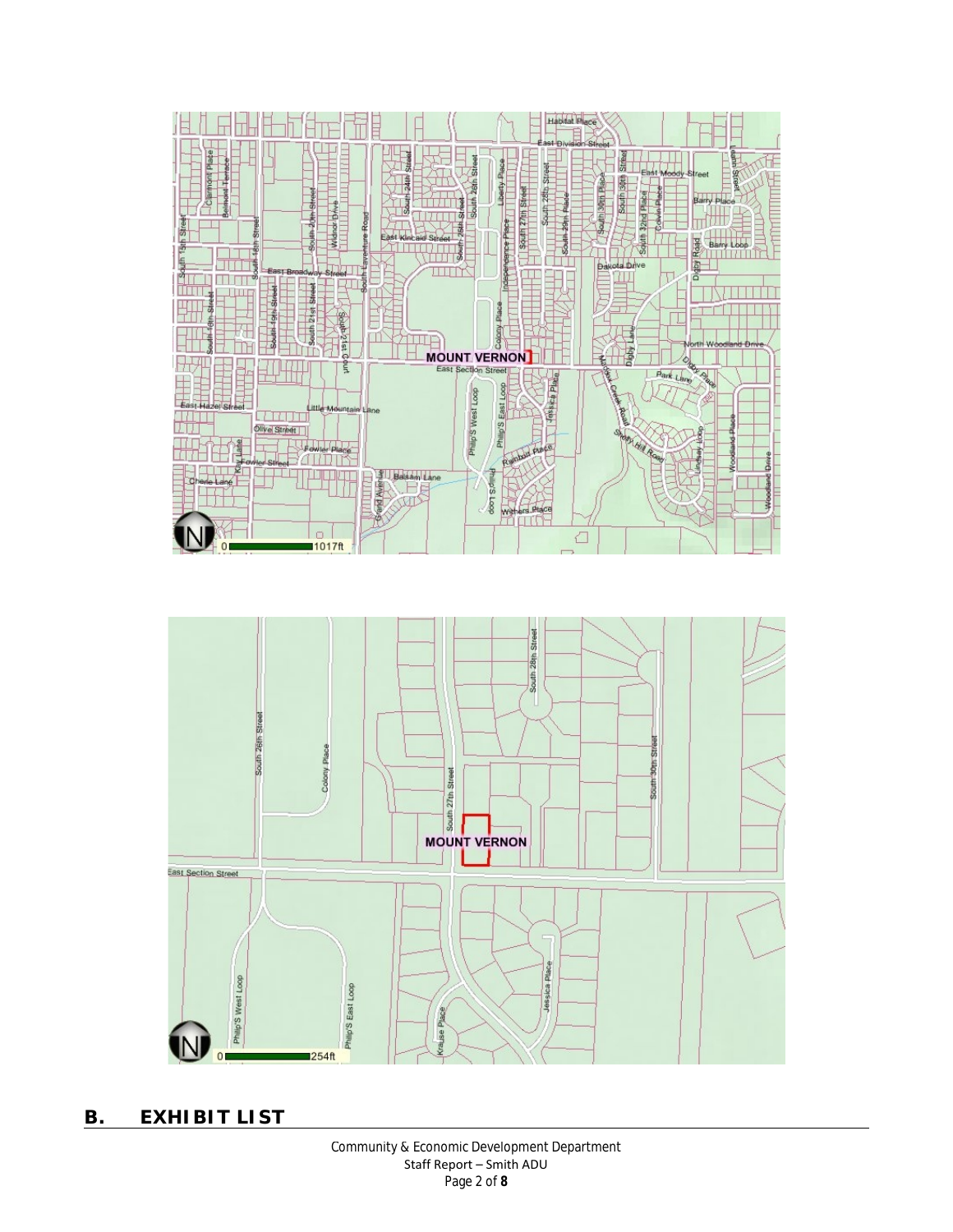**Exhibit 1:** Smith Special Use Permit Land Use Application file, File No. PL13-019

## **C. GENERAL INFORMATION**

| <b>Zoning Designation:</b>                                | Single-Family Detached Residential (R-1, 4.0) District                                                                               |
|-----------------------------------------------------------|--------------------------------------------------------------------------------------------------------------------------------------|
| <b>Comprehensive Plan Designation:</b>                    | Medium Density Single-Family (SF-MED)                                                                                                |
| <b>Existing Site Use:</b>                                 | Single-Family Residential                                                                                                            |
| Neighborhood characteristics:<br>North:<br>East:<br>West: | Single-Family Residential Lot<br>Single-Family Residential Lot<br><b>South: East Section Street</b><br>South 27 <sup>th</sup> Street |

Below is an aerial map of the subject site. The site boundaries are roughly approximated in red. This map is presented for informational purposes regarding the surrounding land uses only.

Access: **Access:** The vehicular entrance to the proposed ADU would be off of the existing driveway from East Section Street.

**Site Area:** The area of the lot is  $\pm$  .31 of an acre; or 13,503 $\pm$  square feet.



Community & Economic Development Department Staff Report – Smith ADU Page 3 of **8**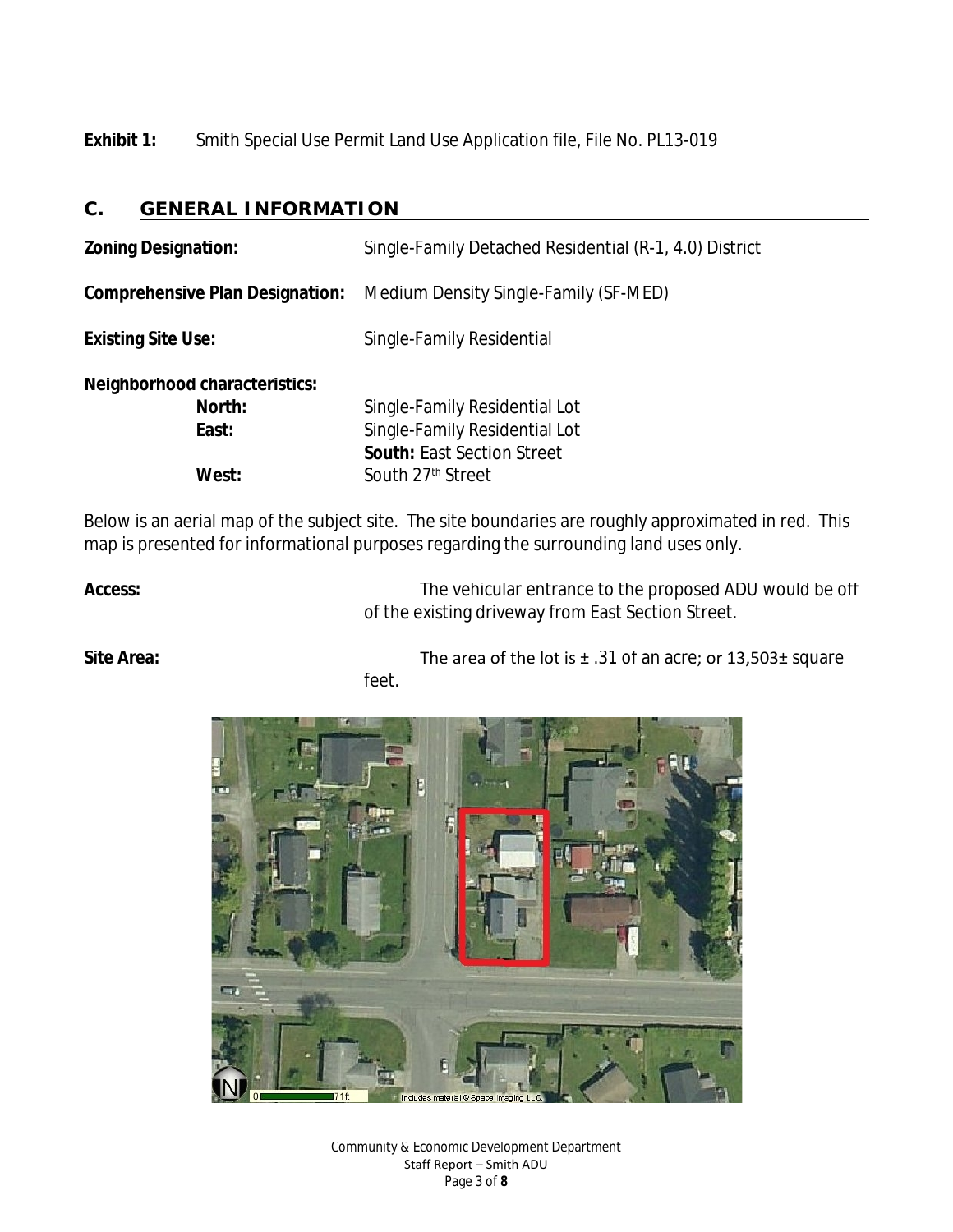## **D. APPLICABLE SECTIONS OF THE MOUNT VERNON MUNICIPAL CODE (MVMC)**

#### **Title 14 Land Use and Development**

Chapter 14.05 Administration of Development Regulations

#### **Title 17 Zoning**

- Chapter 17.15 'R-1' Single-Family Detached Residential District
- Chapter 17.81 Special Uses

## **E. applicable sections of the MOUNT VERNON comprehensive PLAN**

- **Land Use Element**
- **-** Housing Element

## **F. DEPARTMENT ANALYSIS**

#### *PROJECT DESCRIPTION/BACKGROUND:*

The 450± square foot accessory dwelling unit (ADU) will be located within the existing detached garage that is located on the northeast portion of the subject property. There is a existing areas on the subject site to accommodate the required parking areas for at least three (3) vehicles. One meter shall be required for each utility including electric, water and sewer.

#### *ENVIRONMENTAL REVIEW:*

For minor new construction under WAC 197-11-900(1)(c), up to ten dwelling units, cumulative, is categorically exempt from the threshold determination and the Environmental Impact Statement Requirements of SEPA [MVMC 15.06.095(A)(1)].

#### *STAFF REVIEW COMMENTS:*

Representatives from various City departments have reviewed the application materials to identify and address site plan issues from the proposed development. No comments were received during the comment period.

#### **Consistency with Special Use for ADU Criteria:**

MVMC 17.81.110 provides performance standards that staff are to consider, along with all other relevant information, in the review of a Special Use Permit for an ADU application. These performance standards are adopted as the conditions of approval for the Special Use Permit for ADU decision. The applicant has provided a narrative on the site plan addressing the special use for ADU criteria found in MVMC 17.81.110: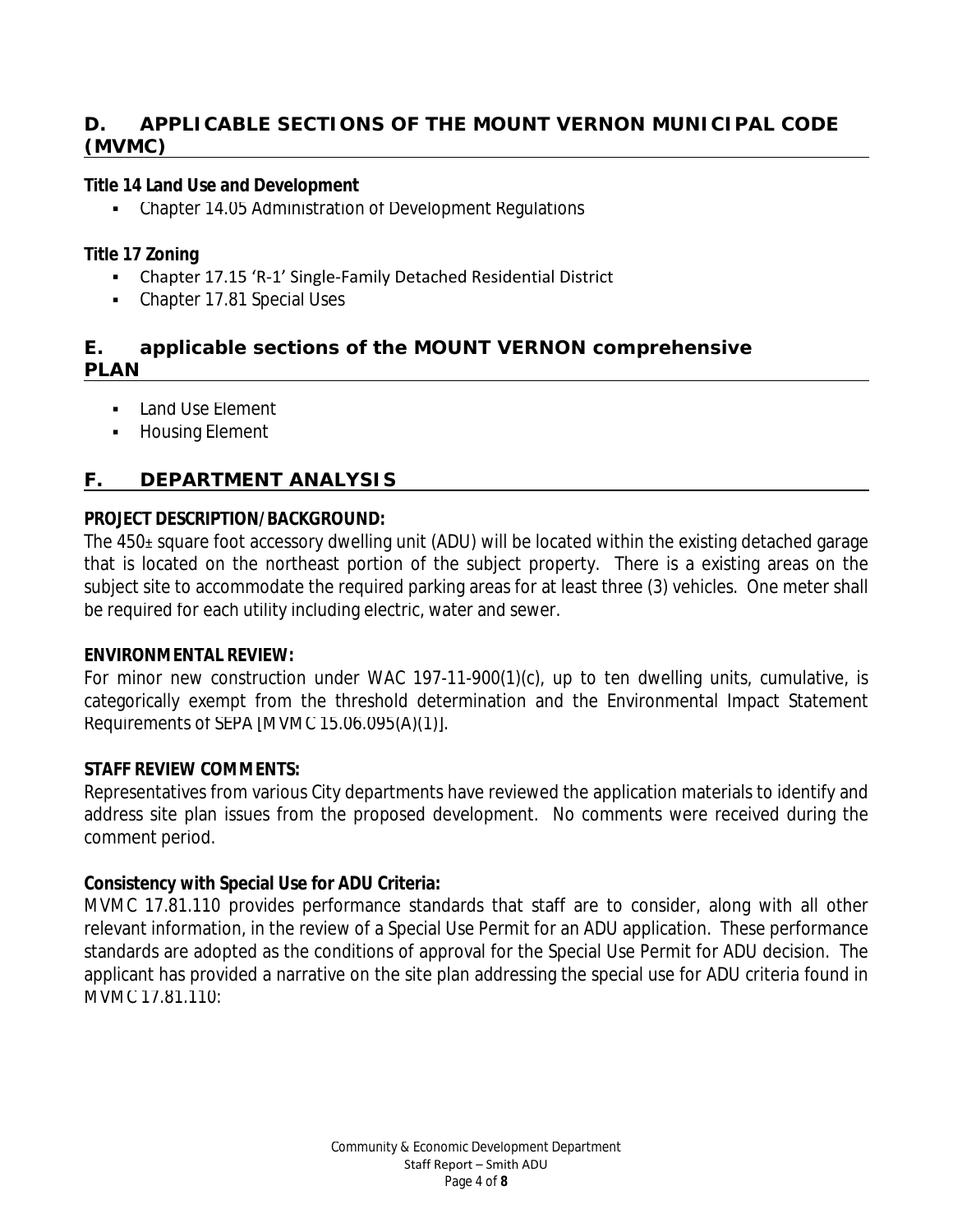- A. An accessory dwelling unit may be established in an existing single-family dwelling unit or in a detached structure on a legal building lot by any one or by a combination of the following methods:
	- 1. Alteration of interior space of the dwelling; or
		- 2. Conversion of an attic, basement, attached or detached garage, or other previously uninhabited portion of a dwelling; or
	- 3. Addition of attached living area onto an existing dwelling; or
	- 4. Construction of a detached living area.
- B. Each single-family dwelling on a legal building lot shall have not more than one accessory dwelling unit.
- C. One of the dwelling units shall be occupied by one or more owners of the property as the owner's permanent and principal residence. "Owners" shall include title holders and contract purchasers. The owner shall file a certification or owner-occupancy with the CED Department prior to the issuance of the permit to establish an accessory dwelling unit.
- D. The floor area of the accessory dwelling unit shall not exceed 900 square feet.
- E. The total number of persons who may occupy the principal and accessory dwelling units combined shall not exceed the number of persons that are defined by this title as a 'family': "one person or two or more related persons living together, or not more than eight unrelated persons living together as a single, nonprofit housekeeping unit".
- F. Three (3) off-street parking spaces shall be provided for the principal and accessory dwelling units. When the property abuts an alley, the off-street parking space for the accessory dwelling unit shall gain access from the alley, unless topography makes such access impossible.
- G. The single-family appearance and character of the dwelling shall be maintained when viewed from the surrounding neighborhood. Only one entrance to the residential structure may be located on any street side of the structure; provided, that this limitation shall not affect the eligibility of a residential structure which has more than one entrance on the front or street side on the effective date of the ordinance codified in this chapter.
- H. Only one (1) electric, one (1) gas, and one (1) water meter shall be allowed for the entire building, serving both the principal and accessory dwelling unit.
- I. The accessory and principal dwelling unit shall comply with all applicable requirements of the Uniform Building Code and zoning ordinance as adopted or amended by the City.
- J. The owner of a single-family dwelling with an accessory dwelling unit shall file an owner's certificate of occupancy in a form acceptable to the City Attorney no later than April 1st of each year. Any person who falsely certifies that he or she resides in a dwelling unit at the stated address to satisfy the requirements of this section shall be subject to the violation and penalty provisions of Chapter 17.114 MVMC.
- K. A permit for an accessory dwelling unit shall not be transferable to any lot other than the lot described in the application.
- L. In addition to the conditions which may be imposed by the Community & Economic Development (CED) Director through the special use permit process, all accessory dwelling units shall also be subject to the condition that such a permit shall automatically expire whenever:

1. The accessory dwelling unit is substantially altered and is thus no longer in conformance with the plans approved by both the CED Director and Building Official; or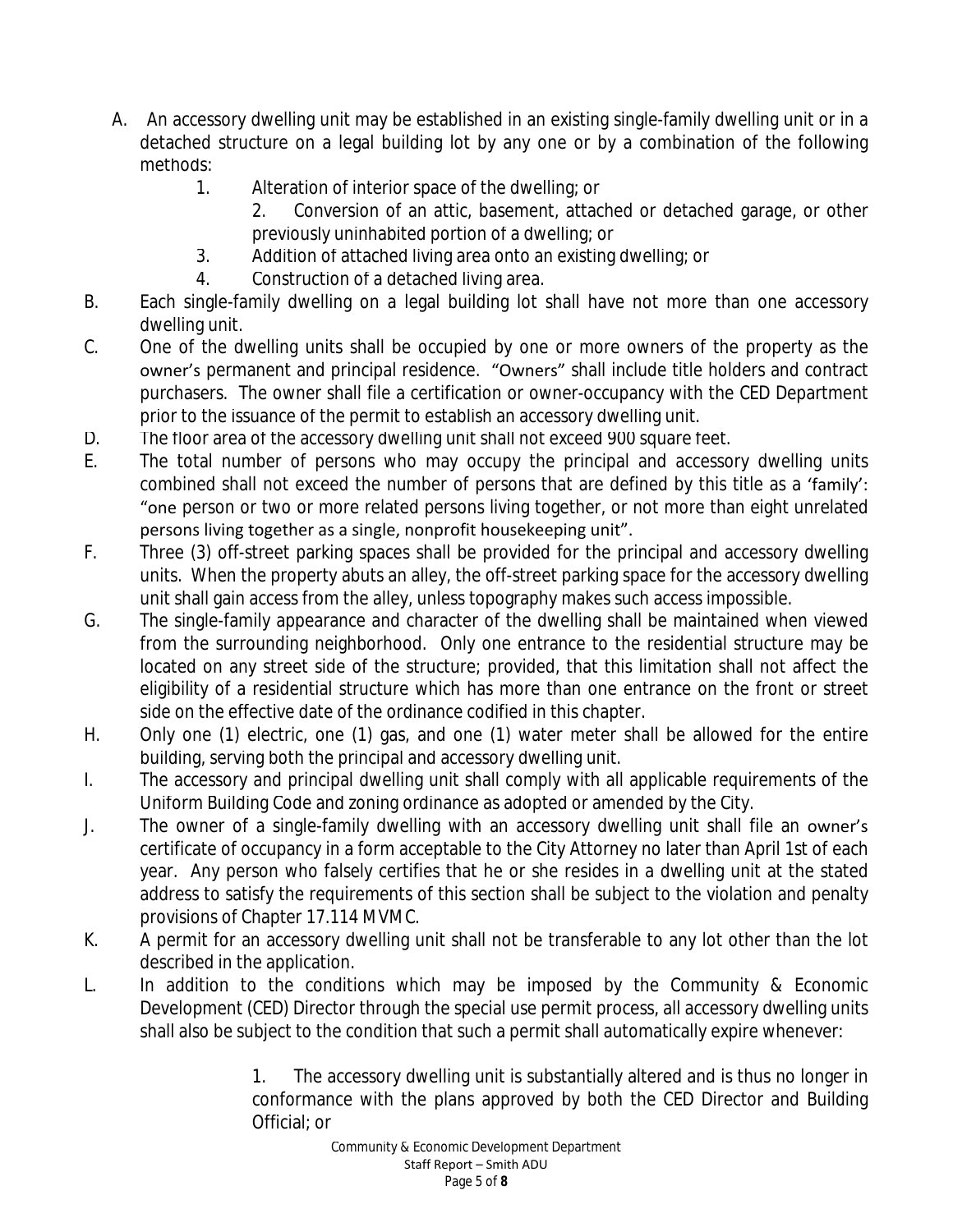2. The subject lot ceases to maintain at least three (3) off-street parking spaces; or,

3. The applicant ceases to own or reside in either the principal or the accessory dwelling unit.

M. The applicant shall provide a covenant in a form acceptable to the City Attorney and suitable for recording with the County Auditor, providing notice to future owners or long term lessors of the subject lot that the existence of the accessory dwelling unit is predicated upon the occupancy of either the accessory dwelling unit or the principal dwelling by the person to whom the accessory dwelling unit permit has been issued. The covenant shall also require any owner of the property to notify a prospective buyer of the limitations of this section and to provide for the removal of improvements added to convert the premises to an accessory dwelling unit and the restoration of the site to a single-family dwelling in the event that any condition of approval is violated.

## **Consistency with Special Use Review Criteria:**

MVMC 17.81.540 provides review criteria that the Community & Economic Development Director is to consider, along with all other relevant information, in making a decision on a Special Use Permit for ADU application.

1. The proposal is compatible with the intent of the Comprehensive Plan for the City;

Staff Response: The accessory dwelling unit is located within an area of similarly-sized residential lots that are designated Single-Family Medium Density on the Comprehensive Plan; and, ADUs are recognized as allowed uses with the Comprehensive Plan. The Housing Element of the Comprehensive Plan contains the following Policy:

**Policy HO-1.2.3** City regulations should facilitate attached and detached accessory dwelling units in single-family districts subject to specific development, design and owner occupancy provisions.

2. The proposal shall be compatible with the surrounding neighborhood;

Staff Response: The surrounding residential neighborhood is developed with predominately single-family residential homes constructed around the same timeframe. The ADU performance standards are designed to maintain the single-family appearance of the neighborhood.

3. The surrounding neighborhood would not be negatively impacted by the size, arrangement, or architectural design of the proposed use.

Staff Response: The proposed garage and ADU have been designed to maintain the appearance of the single-family residential neighborhood. The proposed ADU meets all applicable land use regulations.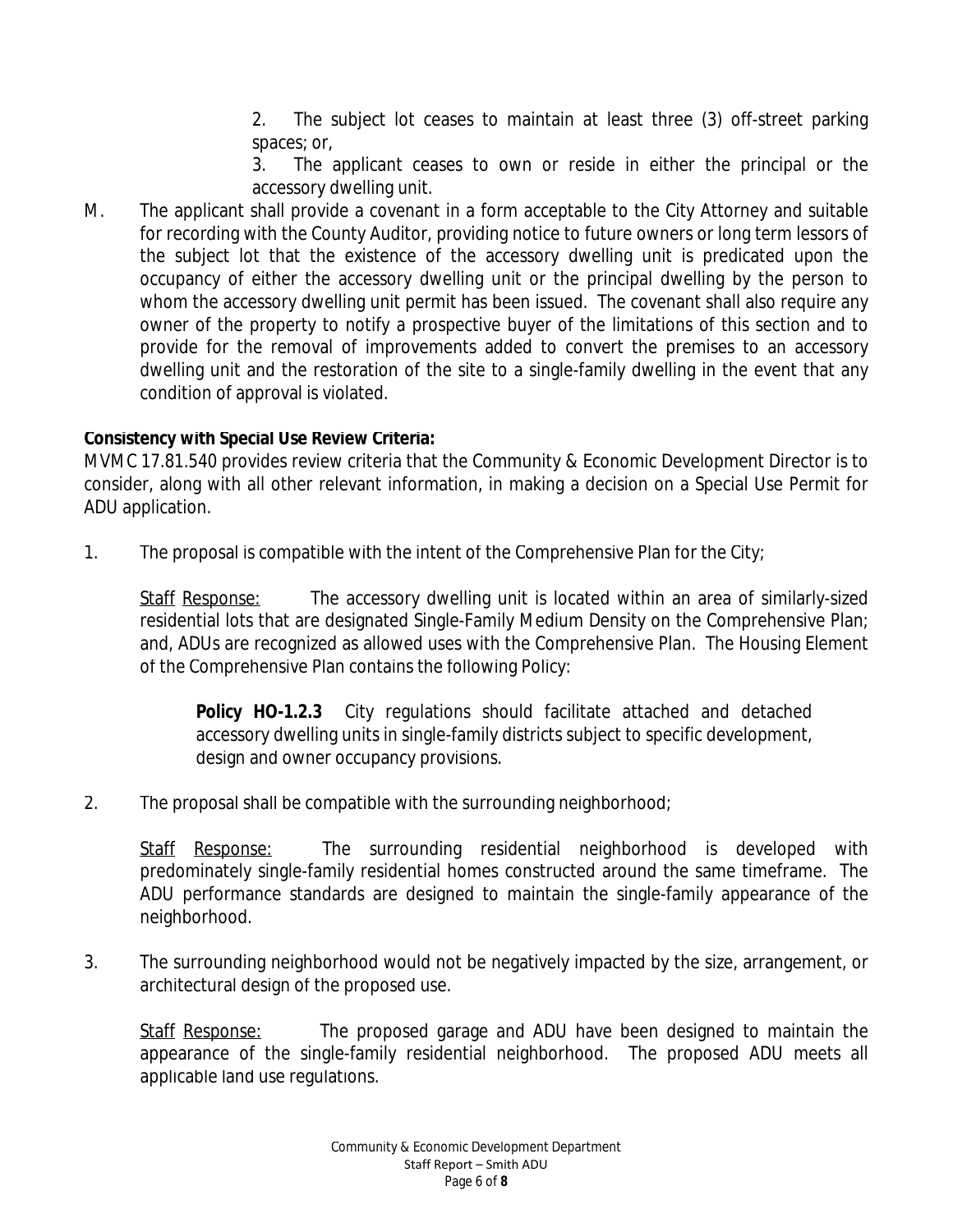4. Traffic patterns are not severely impacted;

Staff Response: The applicant has existing parking areas on this site to accommodate the required three (3) parking spaces. No on-street parking to serve the residences is necessary. Access to the ADU will be off of East Section Street on the north side of the site.

5. Public facilities are available to serve the proposed development;

Staff Response: The residential lot is currently served by public utilities/facilities.

6. The proposal has no materially detrimental effects on neighboring properties due to excessive noise, lighting or other interference with the peaceful use and possession of said neighboring properties; and

Staff Response: The proposal is for a residential use in a residential neighborhood, and there is no indication that excessive noise, lighting or other interference with the peaceful use and possession of neighboring properties would occur.

7. The proposal has been designed to minimize adverse effects on neighboring properties.

Staff Response: 'Special Use for Accessory Dwelling Unit' code conditions ensure that ADU proposals will be compatible with the single-family appearance of the neighborhoods that they are situated in and will not negatively impact or affect the surrounding neighborhood. The applicant is/will be complying with this code; and as such, will be minimizing adverse effects on neighboring properties.

#### **G. CONCLUSIONS**

- 1. The accessory dwelling unit complies with the Special Use for ADU performance standards.
- 2. The Special Use Permit will be conditioned as follows under the 'Decision' section of the staff report to meet requirements from the CEDD.